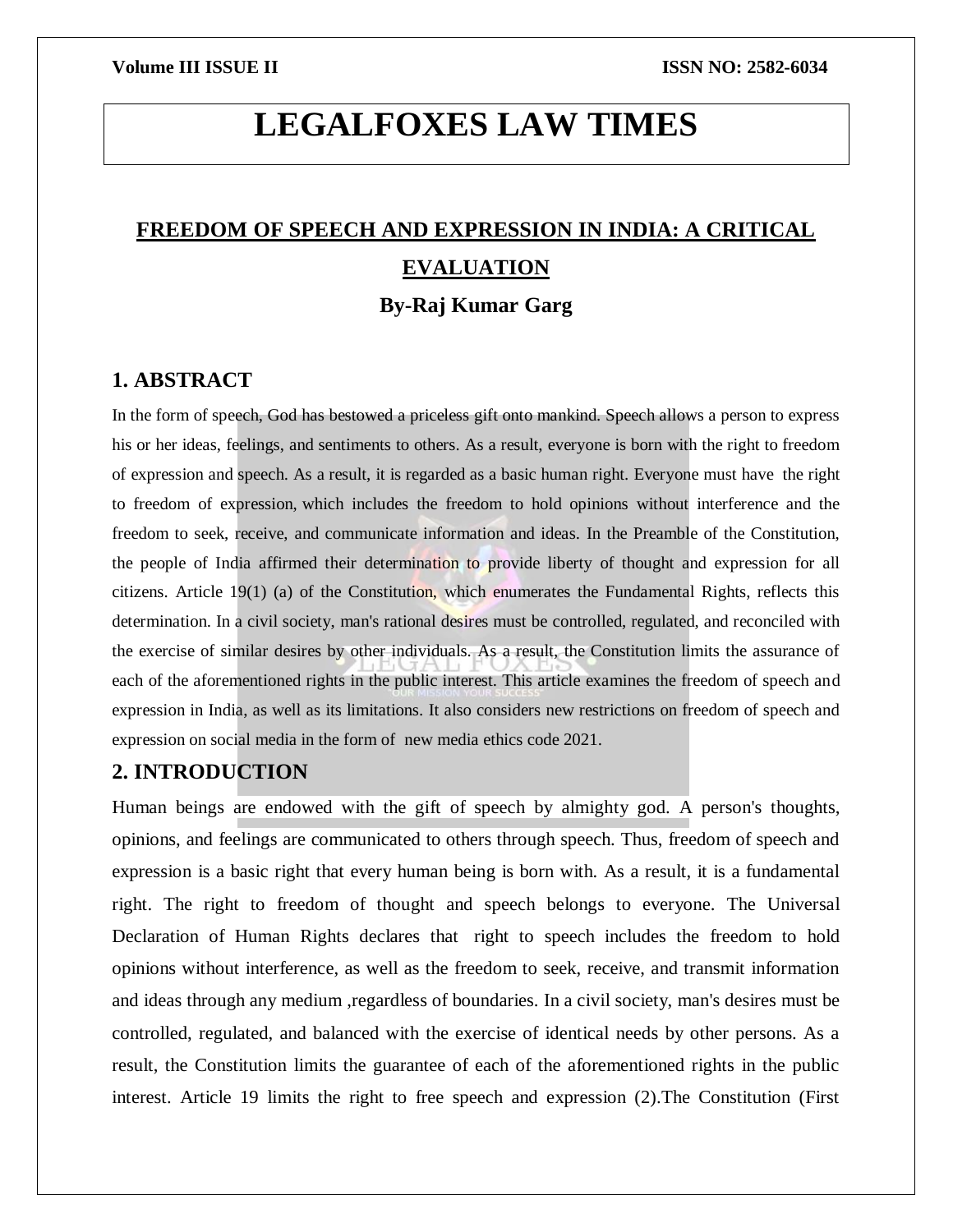.

Amendment) Act of 1951 included public order as a reason for establishing limitations. The term "public order" refers to more than just the enforcement of the law. In this sense, public order refers to public peace, security, and tranquility

# **3. ARTICLE 19 OF INDIAN CONSTITUTION**

India's Constitution ensures that its inhabitants have a number of fundamental rights. Article 19 of the Constitution guarantees the right to liberties. This includes the right to freedom of expression<sup>1</sup>, the right to assemble peacefully and without  $\text{arms}^2$ , the right to form associations and unions<sup>3</sup>, the right to move freely throughout India<sup>4</sup>, the right to reside and settle in any part of India<sup>5</sup>, and the right to practice any profession, trade, or business<sup>6</sup>.

# **4. SCOPE OF ARTICLE 19(1)(A)**

The Supreme Court explained the extent of freedom of speech and expression, saying that the terms "freedom of speech and expression" must be construed widely to encompass the freedom to propagate one's ideas by words, writing, or other means. As a result, it includes the freedom to express oneself through the print media or any other form of communication, such as radio and television. Every person of this nation has the freedom to express himself or herself through the printed and electronic media, subject to the limitations set forth in Article 19(2) of the  $H(GA), H'O$ Constitution.

# **5. NEW ESPECTS OF FREEDOM OF SPEECH AND EXPRESSION**

### **i) Freedom of Press**

 $\overline{\phantom{a}}$ 

Citizens obtain knowledge about important government actions and policies that may impact them through the media. Every individual may not be able to obtain the news or information that

<sup>&</sup>lt;sup>1</sup> Freedom of speech is a concept that supports an individual's or a group's right to express their thoughts and beliefs without fear of retribution, censorship, or legal repercussions. https://en.wikipedia.org/wiki/Freedom\_of\_speech

<sup>&</sup>lt;sup>2</sup> According to Article 19 (1) (b) all citizens have the right to assemble in peacefully and without armaments, . Meetings and processions are all part of the freedom to assemble. This right, like all other individual rights, is not absolute, but rather limited.

 $3$  according to Article 19(1) (c) all Indian citizens have the freedom "to form organisations, unions, or cooperative societies," However, the State may place reasonable limits on this right by legislation in the interest of public order or morality, as stated in paragraph (4) of Article 19.

<sup>4</sup> All Indian nationals have the freedom "to move freely within the territory of India," according to Article 19(1) (d). However, as stated in clause (5) of Article 19, this freedom is subject to reasonable limitations.

 $5$  According to Article 19(1)(e) of the Constitution, every citizen of India has the right "to reside and settle in any part of the territory of India."

<sup>6</sup> All citizens have the right to practise any profession or carry on any occupation, trade, or business under Article 19 (1) (g) of the Indian Constitution, subject to Art. 19 (6), which enumerates the types of restrictions that the state can impose on the citizens' right to practise any profession or carry on any occupation, trade, or business.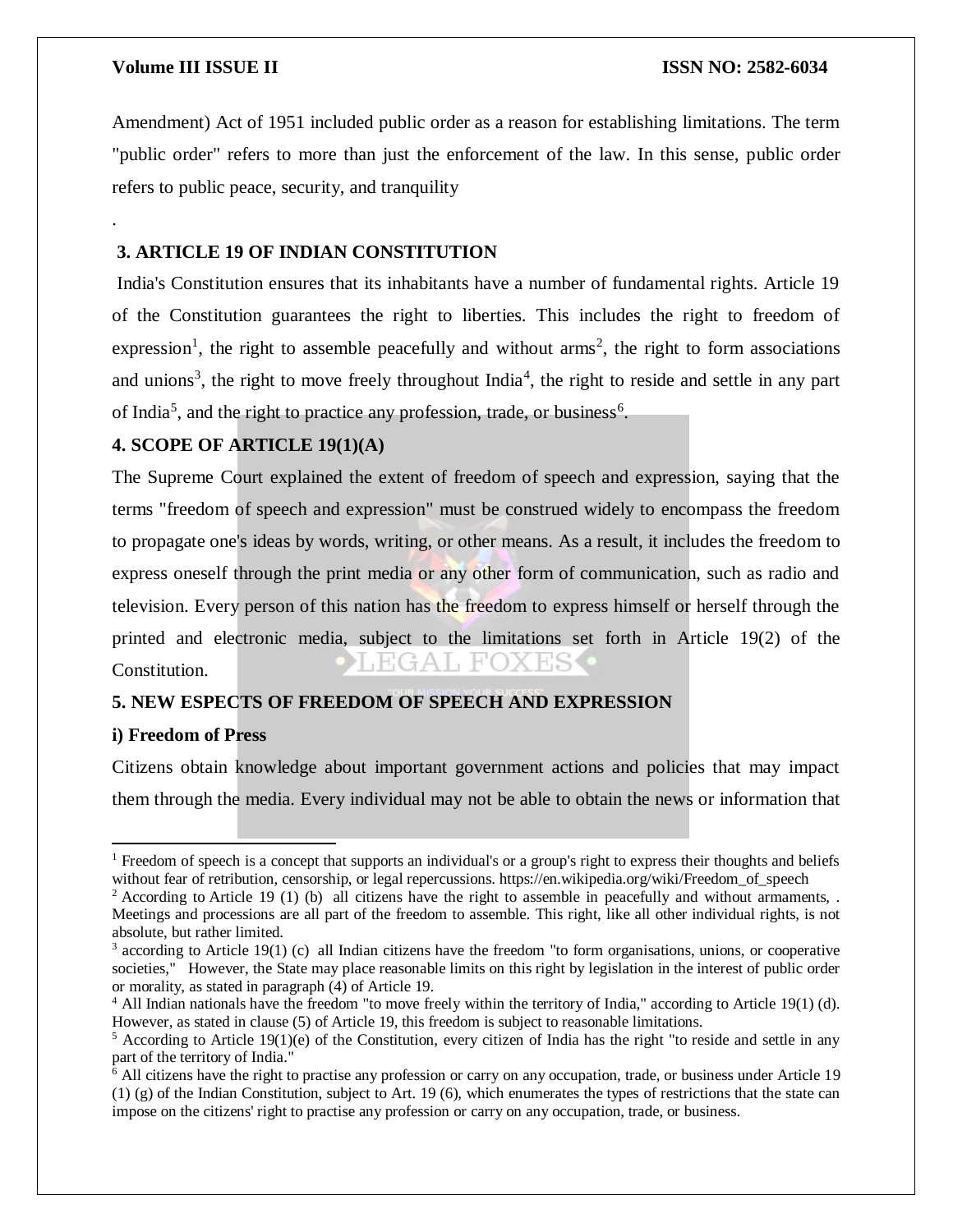$\overline{a}$ 

they seek. The press gathers and disseminates this information, which is available to the general public. When it comes to elections, press freedom helps people to acquire information and make educated judgments.<sup>7</sup>

Without restrictions, any kind of media may be dangerous. They may broadcast anything and distort the facts to fit their objectives since they have the power to spotlight anything. They possess the ability to incite public anger. The public's view may readily be manipulated by a free press.<sup>8</sup>

In Romesh Thappar v. State of Madras<sup>9</sup>, the Supreme Court has declared freedom of press to be a pillar of freedom of speech and expression. 'Freedom of Speech and Expression lay at the core of all democratic organisations, for without open political conversation, no public education, so necessary for the efficient functioning of the government process, is conceivable

Indian Express v. Union of India,  $10$  It is widely believed that the press plays a crucial role in the democratic process. The courts have a responsibility to protect press freedom by declaring any legislation and administrative actions that restrict it unconstitutional. Freedom of the press encompasses the freedoms of publishing, circulation, and pre-censorship.

In Sakal Papers Ltd. v. Union of India, $11$ , the Supreme Court of India struck down the Daily Newspapers (Price and Page) Order, 1960, which fixed the number of pages and size that a

<sup>7</sup> Restricting people's freedom of expression is unconstitutional and unenforceable. The press freedom exists not only to express one's views, but also to evaluate those in positions of power. The press establishes a system of checks and balances for the government, ensuring that accountability is maintained. It works for the general good by uncovering corruption and inequalities in society. They build a picture of what happens around them by reporting on confirmed and credible information. It aids in the triumph of alertness

<sup>&</sup>lt;sup>8</sup> The right to spread one's ideas through print media or any other communication medium, such as radio or television, is included in the right to freedom of expression, subject to reasonable limits established by Article 19 (2).

<sup>9</sup> 1950 SCR 594.The press is sometimes referred to as the fourth estate.Press freedom is one of the most valued rights in a properly democratic system. It is because of this independence that the press is able to bring to the attention of the general public the failures of those in positions of power. The freedom of the press encompasses not only the content that is published and disseminated, but also the amount of information that is to be disseminated.

 $10$  (1985) 1 SCC 641. The Supreme Court of India ordered the central government to review its taxation policy and determine if it imposed an undue burden on publications on December 6, 1984. The petitioners, which included newspaper firms and workers, claimed that an import tariff raised the cost of newspapers and reduced circulation, limiting freedom of speech and expression. The Court reasoned that while a government can charge fees on newspaper publishing, it must do so within reasonable limitations so as not to stifle freedom of expression.

 $11$  AIR 1962 SC 305. The petitioner in this case is a private firm that produces newspapers. It is a Marathi newspaper firm called SAKAL, which publishes a daily paper with a total of 6 pages for five days and 4 pages for one day at a cost of 7np, and a Sunday edition with 10 pages at a cost of 12np. The advertising took up 40% of the newspaper's area, leaving the remainder for news, stories, and other items. Later in 1952, the government established a Press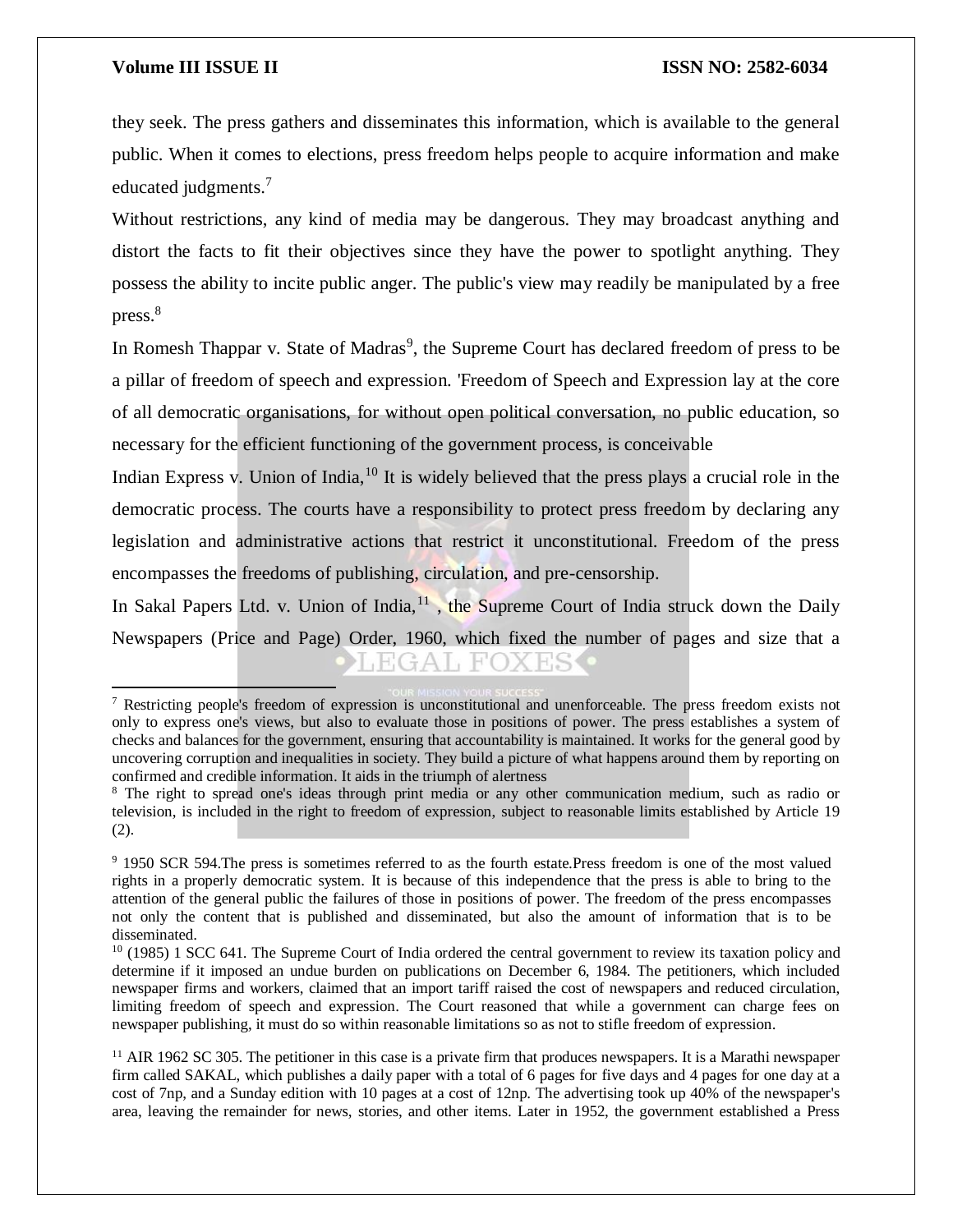newspaper could publish at a price, and in Bennett Coleman and Co. v. Union of India,AIR 1973 SC 106; (1972) 2 SCC 788, the Supreme Court of India struck down the validity of the Newsprint Control Order, which fixed the maximum number of pages as it was a violation of Article  $19(1)(a)$  and that it was not a reasonable restriction under Article 19 (2).

The legality of an order imposing censorship before publishing on an English Weekly of Delhi, which required the editor and publisher of a newspaper to submit for scrutiny, in duplicate, before publication, all communal matters, all matters and news and views about Pakistan, including photographs and cartoons, was struck down by the court In the case of Brij Bhushan v. State of Delhi<sup>12</sup>

#### **ii) Freedom of Commercial speech**

 $\overline{\phantom{a}}$ 

In Tata Press Ltd. Vs. Mahanagar Telephone Nigam Ltd<sup>13</sup>., the Supreme Court decided that a commercial advertising or commercial speech was equally an element of the freedom of speech and expression, which could be curtailed only by provisions given in Article 19(2) of Indian Constitution. The Supreme Court ruled that, while advertising is nothing more than a business transaction, it is nevertheless the transmission of information about the goods being marketed.

Commission to address issues with the press, which issued a report with specific suggestions that served as the foundation for the enactment of the Newspaper (Price and Page) Act 1956 and Order1960. They feel that the newspaper firm should set rates depending on the amount of pages published. If they print more pages, they should charge more. The Act and Order also stipulated the areas that must be advertised, as well as the availability of space that must be allocated for advertising. The Act and the Order both limit the number of supplements that can be issued. A writ petition was brought by the newspaper firm, together with two other petitioners, opposing the Act and the Order. They further claimed that the challenged Act and Order were in violation of the Constitution's Article  $19(1)(a)$ .

<sup>&</sup>lt;sup>12</sup> (AIR 1950 SC 129) The Brij Bhushan case is about media restriction prior to censorship. Bhushan urged for a regulating agency for media content in 1950. However, a Supreme Court panel chaired by India's Chief Justice has emphasised that neither the court nor the executive may have control of media material.Parties who believe they have been damaged can only come to courts after the broadcast or publishing.

<sup>&</sup>lt;sup>13</sup> AIR 1995 SC 2438. The Supreme Court had previously decided in Hamdard Dawakhana vs. Union of India, AIR 1960 SC 554, that a commercial advertising was not protected by Article 19(1)(a) of the Constitution. Advertisements were permitted under Article 19(1)(a) of the Indian Constitution. The case of Tata Press Ltd. v. Mahanagar Telephone Nigam Ltd.<sup>13</sup> provides support for the notion that Article 19(1) (a) covers the freedom to print advertisements, even if they are commercial in character . It can only be restricted for any of the reasons listed in Article 19(2). The telephone authorities granted permission for 'Tata Press Yellow Pages' to include commercial ads in telephone directories. Nigam and the Union of India filed a legal suit for injunction, alleging monopoly in the publication of directory under the Indian Telegraph Act. Tata filed an appeal against an injunction imposed by the Trial Court and upheld by the High Court. The Supreme Court granted the appeal, and the High Court's decision was overturned on the grounds that advertising is a type of commercial communication covered by Article 19(1). (a).Court further observed that the right of a person to listen , read, and receive commercial speech through advertising is protected by Article  $19(1)(a)$  of the Constitution, even if it is provided by a corporation for the purpose of promoting trade and commerce. Both the speaker and the recipient of the speech can benefit from Article 19(1)(a) of the Constitution. As a result, the Nigam and the Union of India were unable to prevent the appellant from printing the 'Tata Press Yellow Pages.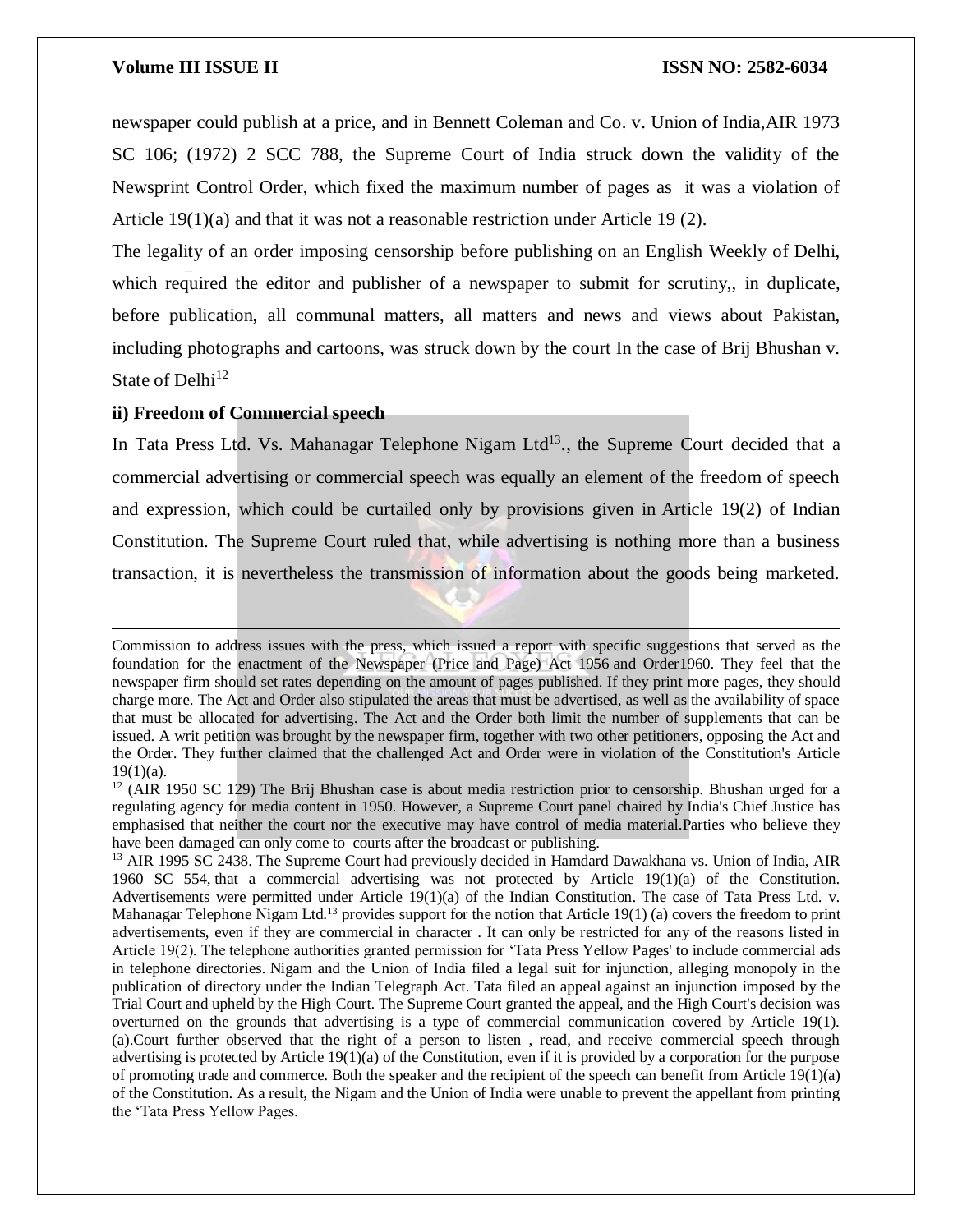The information made available through ads benefits the general public. The unrestricted circulation of business information is essential in a democratic economy.

# **iii) Telecasting or Broadcasting Rights**

In Secretary, Ministry of Information and Broadcasting, Government of India v. Cricket Association of Bengal (CAB)  $^{14}$ , The right to freedom of speech and expression was broadened by the Supreme Court, which stated that the right to receive and impart information is included in the right to freedom of speech and expression. Individuals must have access to a broad range of opinions and ideas on all public issues in order to ensure that citizens of our country have the right to free expression. Citizens must be able to make educated decisions on all topics that affect them, which requires a diversity of perspectives, viewpoints, ideas, and ideologies. All of the legal developments that have given meaning to freedom of speech and expression or personal liberty do not need to be reviewed, and no legislation could be enacted to negate such interpretations unless the exceptions to fundamental rights are met.<sup>15</sup>

# **iv) Right to exhibition of films etc.**



# **v) Right to Fly National Flag**

 $\overline{a}$ 

<sup>14</sup>AIR 1995 SC 1236:(1995) 2 SCC 161.

<sup>&</sup>lt;sup>15</sup> In this scenario, a cricket match between the six nations was conducted in 1993. The Bengal Cricket Association (CAB) requested that the match be broadcast on Doordarshan. It agreed to pay Doordarshan royalties. Later, international television was granted the right to broadcast. CAB filed a petition before the Calcutta High Court, claiming that it had a basic right to broadcast the cricket match under Article  $19(1)(a)$ . It was included in the definition of freedom of expression. Following that, the identical plea was made before the Supreme Court. The Supreme Court upheld the petition and ordered Doordarshan to offer telecasting services. The allegation that the government has a monopoly on electronic media was refuted. Article 19(2) of the Constitution does not include monopoly. There can be no new foundation for a restraining right under Article 19(1). (a).

<sup>&</sup>lt;sup>16</sup> (1989) 2 SCC 574.Court observed that films are more popular in our nation, particularly among the rural masses, and if freedom of speech and expression includes freedom of the press, it may be extended to expression through radios, movies, films, television, and videographs. It goes without saying that freedom of expression and speech implies freedom of dissemination.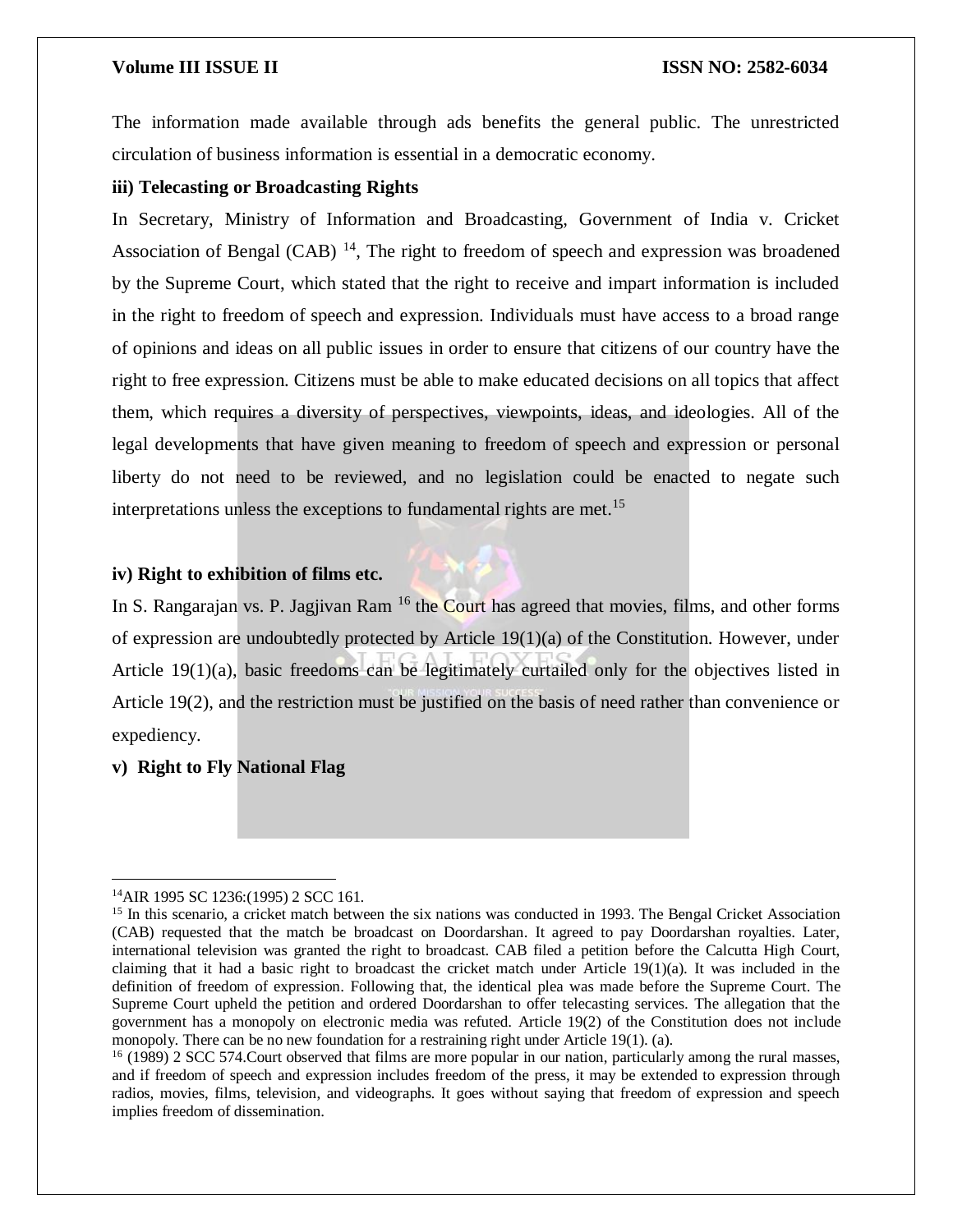The Supreme Court of India held in Union of India v. Naveen Jindal <sup>17</sup> that a citizen's right to fly the National Flag freely and respectfully is a fundamental right under Article 19(1)(a) of the Constitution, as it is an expression and manifestation of his allegiance and feelings and sentiments of patriotism for the country, so long as the expression is limited to nationalism and patriotism. It cannot be used for any commercial or other purposes.

# **vi) Right not to speak or to remain silent**

The right not to speak or the right to remain silent also covered under freedom of expression. Three students were dismissed from school for refusing to perform the national anthem in the case of National Anthem. When the national anthem was played, however, the students stood up in reverence. The legitimacy of the students' expulsion was questioned before the Kerala High Court, which supported the expulsion on the grounds that singing the national anthem was their basic responsibility. In an appeal to Supreme Court , the Supreme Court ruled that the students did not commit any offence under the Prevention of Insults to National Honour Act, 1971, . There was also no as such law that could restrict their fundamental right under Article 19(1)  $(a).^{18}$ 

## **vii) Right against Noise pollution.**

 $\overline{a}$ 

In Church of God (Full Gospel) in India v.K.K.R. Majestic Colony Welfare Association<sup>19</sup>, the Supreme Court of India decided that banning the use of amplifiers for prayer does not infringe religious freedom because no faith necessitates the use of voice amplifiers. The Court ordered

<sup>&</sup>lt;sup>17</sup> AIR 2004 SC 1559:(2004) 2 SCC 476. The same is a qualified right, subject to reasonable limits, as stated in clause (2) of Article 19 of the Constitution. The National Flag is governed by the Emblems and Names (Prevention of Improper Use) Act of 1950 and the Prevention of Insults to National Honour Act of 1971.

<sup>&</sup>lt;sup>18</sup> State of Kerala v. Bijoe Emmanuel, 1986 3 SC 615

<sup>19</sup> **A.I.R. 2000 SC 2773.In this case, the appellant K.K.R.Majestic colony welfare organisation on 15.5.1996 filed a complaint with the Tamil Nadu pollution control board, alleging that significant noise pollution is** caused by the use of drums, guitars, and slide speakers during church prayer, which is a nuisance to those who live nearby. It upsets their peace and has a negative impact on their lives. Copies of the complaint are **sent to the superintendent of police, the police inspector, the joint chief environmental engineer, and others.** The high court cites the case of M.S. Appa Rao vs. Tamil Nadu Government, 1 M.L.W.319 from 1995. In this **situation, specific rules for reducing noise pollution have been established. The High Court found the noise** generated by the use of loudspeakers in the Church to be noise pollution and annoyance in light of the aforesaid directive. The court further stated that noise pollution is harmful to people's health and that there is a risk of serious disease as a result of it. The church was given instructions on how to manage noise. In the case of K. Venu v. Director General of Police (AIR 1999 Ker. 262) a single judge of the Kerala High Court stated that he was not determined to accept that the right to use loudspeakers was a fundamental right in and of itself because sound pollution was an accepted danger and indiscriminate use of loudspeakers could not be **tolerated.**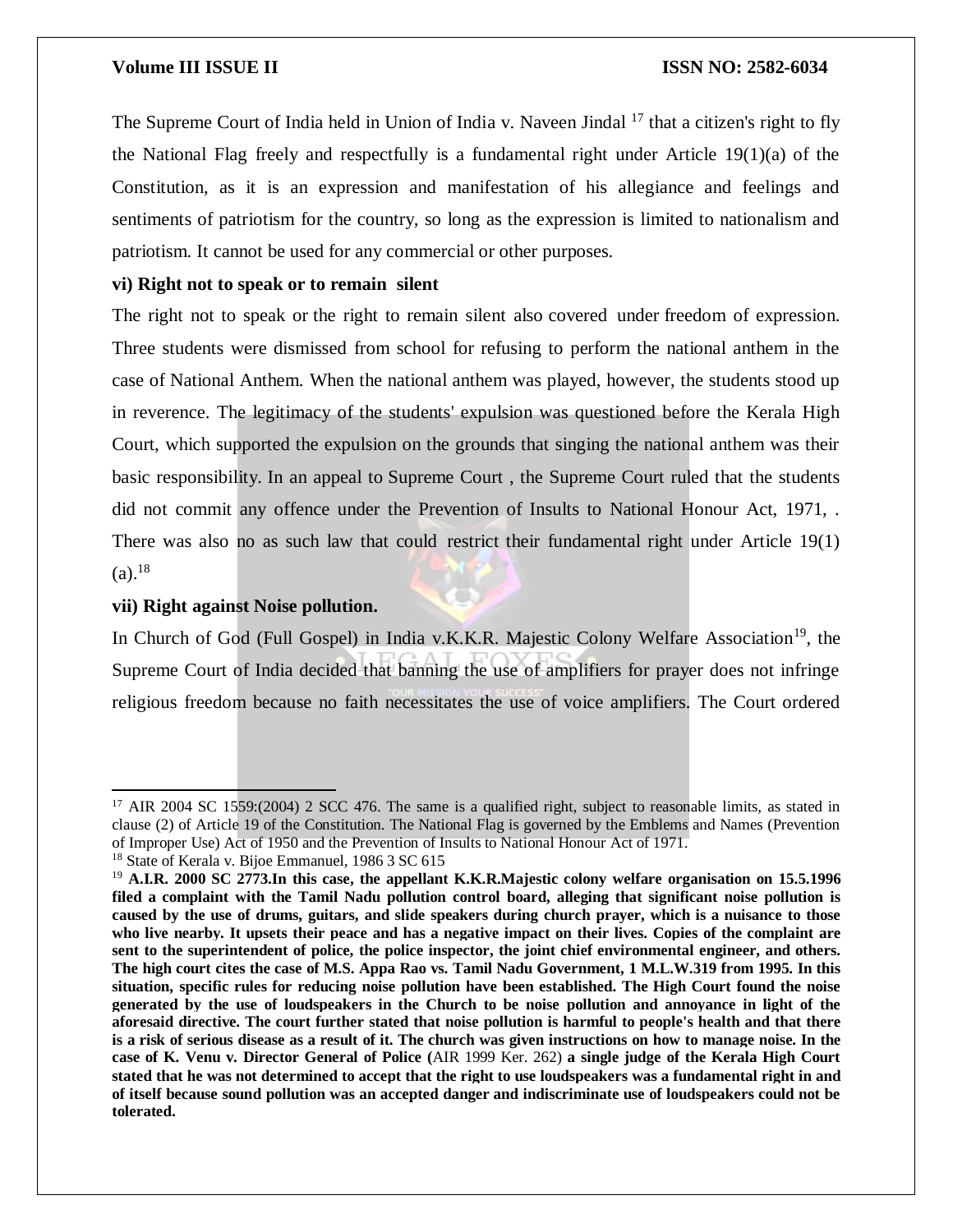the competent authorities to adopt the government's recommendations provided under the 1986 Environmental Protection Act's applicable law.

### **viii) Right to receive information**

Article 19(1)(a) of the Constitution has been interpreted to encompass the right to obtain and publish information. It includes the right to convey it through any available medium, including print, electronic, and audio-visual media, such as ads, films, essays, and speeches. A citizen has a basic right to use the most effective means of disseminating and receiving information, including access to telecasting for that purpose. However, the right to know has not yet been extended to invalidate Section 5 of the Government Secrets Act of 1923, which restricts the revelation of some official records. Even the Ability to Information Act of 2005, which specifically addresses the right of citizens to get information from government officials, restricts the release of some records.<sup>20</sup>

# **ix) Right to criticise**

 $\overline{\phantom{a}}$ 

In S. Rangarajan v.P. Jagjivan Ram<sup>21</sup>, everyone has a fundamental right to form his opinion on any issues of general concern. Open criticism of government policies and operations is not a ground for restricting expression. Intolerance is as much dangerous to democracy as to the person himself. In democracy, it is not necessary that everyone should sing the same song.

# **x) Right to expression beyond national boundaries**

In Maneka Gandhi vs Union of India<sup>22</sup>, the Supreme Court considered whether Article 19(1)(a) of Indian Constitution was confined to Indian territory and held that the freedom of speech and expression is not confined to National boundaries.

**xi) [Right to Protest](https://www.drishtiias.com/daily-updates/daily-news-editorials/right-to-dissent):** While hearing the case of Amit Sahni vs Commissioner of police (Shaheen Bagh case)<sup>23</sup> the SC declared that there is **no absolute right to protest,** and it could be subjected to the orders of the authority regarding the place and time.

<sup>&</sup>lt;sup>20</sup> In Union of India v. Association for Democratic Reforms (2002) 5 SCC 294, the Supreme Court stated, "Onesided information, disinformation, misinterpretation, and noninformation all contribute to an uninformed public, making democracy a joke. The right to impart and receive information, as well as the freedom to have ideas, is part of the right to free speech and expression."

<sup>&</sup>lt;sup>21</sup> The court decided that dissent and criticism of an elected government's policies can not attract penal provision unless it is aggressive , misleading, or even untrue. The government should refrain from deciding what is true or untrue, good or bad, valid or invalid, as these issues should be subject to public debate.

 $22$  1978 SCR (2) 621.23. The Supreme Court dismissed these claims, concluding that the right to freedom of expression is not limited by geography. The right to collect information, as well as the right to express themselves at home and abroad, and to exchange ideas with people not only inside India but also outside of it, is included in the freedom of speech and expression.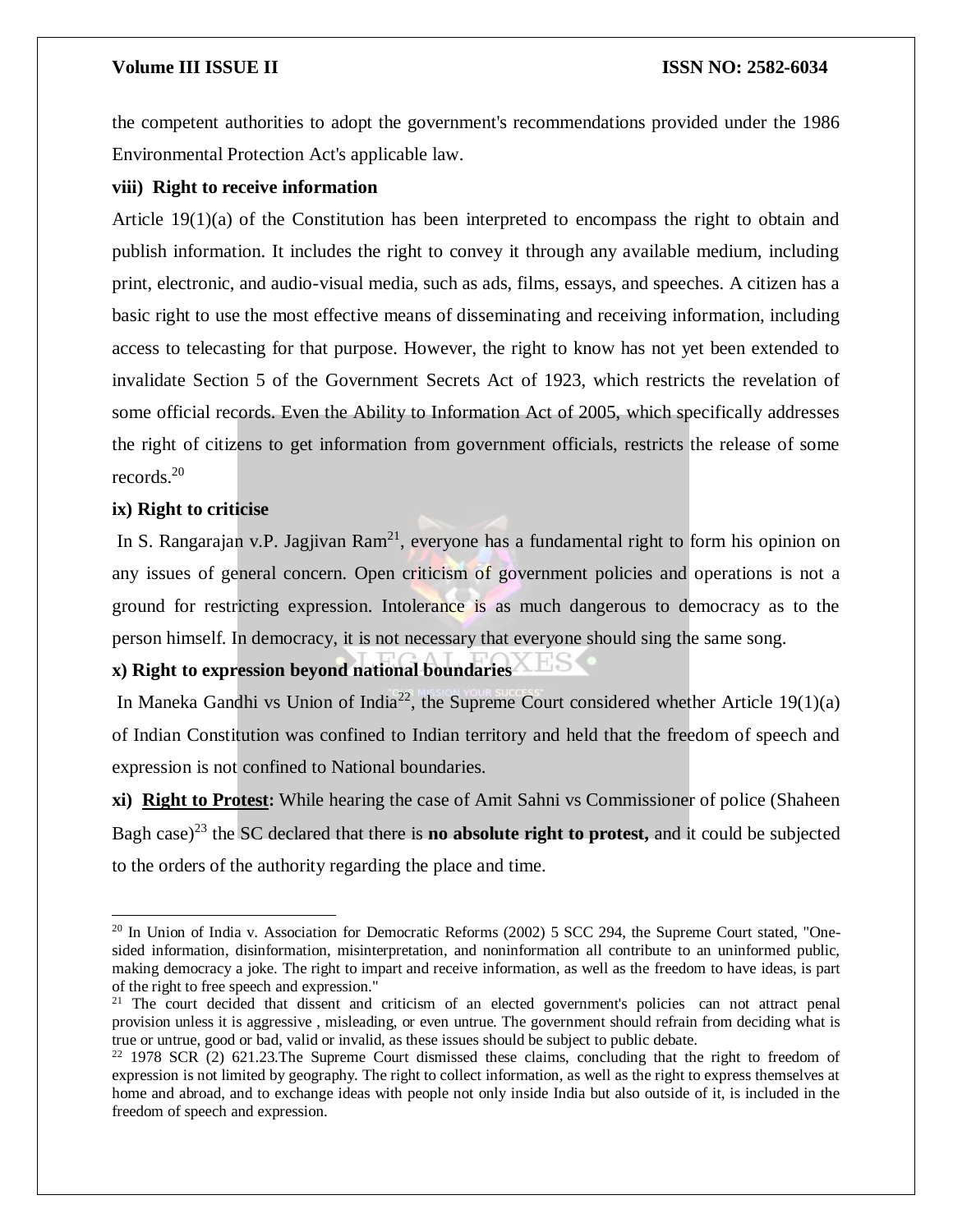$\overline{a}$ 

**xii) [Truth and Hate Speech](https://www.drishtiias.com/daily-updates/daily-news-analysis/truths-and-hate-speech-sc):** According to Supreme Court, "Historical facts must be portrayed without in any way exposing or encouraging hatred or animosity between distinct classes or communities."<sup>24</sup>

**xiii) [Internet as a Medium of Information Diffusion](https://www.drishtiias.com/daily-updates/daily-news-editorials/internet-as-a-medium-of-freedom-of-expression): While hearing the case of Internet shutdown in Jammu and Kashmir,** the SC refrained from the view on declaring the right to access the Internet as a fundamental right but still went on to make the Internet as an integral part of the freedom of expression guaranteed under Article 19(1) of the Constitution. SC stated that the Internet is a key way of disseminating information, and that the right to acquire information is fundamental to freedom of speech.It further stated that limiting the Internet in a globalised society meant curtailing the freedom of trade and business guaranteed by Article 19(1). (g).<sup>25</sup>

# **6. GROUNDS OF RESTRICTIONS ON FREEDOM OF SPEECH AND EXPRESSION**

In a democracy, it is important to protect and preserve freedom of speech and expression, but it is also necessary to impose some restrictions on this right in order to maintain social order. There can be no total or unlimited freedom. Article 19(2) lays up the grounds for imposing reasonable limitations on freedom of speech and expression.

**a) Security of State:** For the sake of state security, appropriate limits on freedom of speech and expression can be imposed under Article 19(2). The term 'security of the state' only applies to significant and exacerbated types of public disturbance, such as rebellion, waging war against the

 $^{23}(2020)$  10 SCC 439.In this case the panel of three judges bench recognised the right to peaceful protest against government's law and policy, but made it very clear that public routes and public spaces may not be occupied continually. The current instance involved not only a protest at an undesignated place, but also a blockage of a public route that caused considerable inconvenience to the public. The court stated that it cannot accept petitioners' claim that an unlimited number of people can gather any time at any place to demonstrate.Information available at , [https://www.livelaw.in/columns/on-the-right-to-protest-in-sub-judice-matters-farmers-protest-supreme-court-](https://www.livelaw.in/columns/on-the-right-to-protest-in-sub-judice-matters-farmers-protest-supreme-court-183101)[183101.](https://www.livelaw.in/columns/on-the-right-to-protest-in-sub-judice-matters-farmers-protest-supreme-court-183101)

 $\frac{1}{24}$  In discussing dignity in the context of hate speech, the court stated that any attempt to spread hatred on the basis of race, religion, caste, creed, or regional basis must be condemned and halted.The purpose of criminalising hate speech, according to the court, is to safeguard the dignity of individuals and groups and to maintain political and social equality among them, independent of caste, creed, religion, sex, gender identity, sexual orientation, language preference, and so on.Information available at, https://www.drishtiias.com/daily-updates/daily-news-analysis/truthsand-hate-speech-sc

<sup>&</sup>lt;sup>25</sup> In the case of Anuradha [Bhasin v. Union of India\(](https://indiankanoon.org/doc/82461587/)Writ Petition (civil) no. 1164 of 2019), the petitioner challenged the internet shutdown in the state of Jammu and Kashmir. The Court held that the "freedom to access the internet" is a fundamental right and it is protected under Article 19 (1) (a); the freedom of speech and expression of the Indian Constitution. The requests of suspending the internet were put on hold under the Internet Suspension Rules were dependent upon judicial review, the court, however, avoided considering the shutdown in the Union Territory as illegal.The Supreme Court ruled that there could be no secret orders imposing an Internet shutdown or Section 144 in any location. All orders the government issues about such restrictions must be published so that they may be challenged in court. It further said that such limitations may not last longer than required or be endless.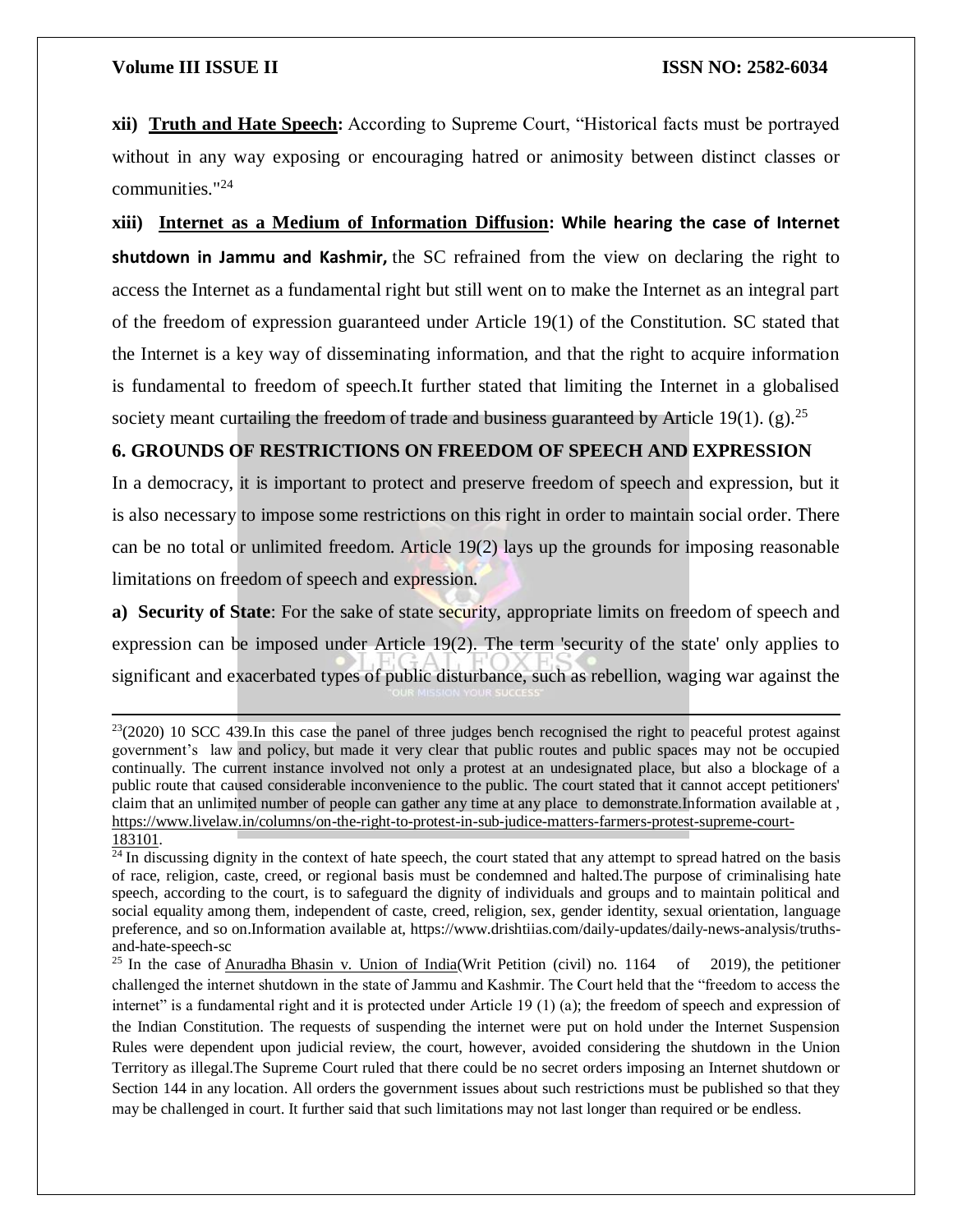state, and insurgency, rather than routine violations of public order and public safety, such as illegal assembly, riot, and affray.<sup>26</sup>Individual remarks or expressions that incite to or promote the commission of serious crimes, such as murder, are things that might jeopardise the state's security. 112 Article 19(2) defines' security of the state' as a threat to the security of the whole country.

**b) Friendly relations with Foreign States:** The Constitution (First Amendment) Act of 1951 added this issue. The purpose of the clause is to ban unrestricted harmful propaganda against a foreign friendly state that might endanger India's good ties with that country. There is no equivalent clause in any other world constitution. In India, the Libel by Indian citizens against foreign dignitaries is punishable under India's Foreign Relations Act (XII of 1932). The pursuit of cordial ties with foreign countries does not justify the suppression of reasonable criticism of the government's foreign policy. Members of the Commonwealth, including Pakistan, are not considered "foreign states" for the purposes of this Constitution. <sup>27</sup>

### **c) Public Order:**

The case of Romesh Thappar vs. State of Madras<sup>28</sup> is said to be a good precedent in the realm of press freedom. Freedom of the press is one of the most prized rights of a democratic society like India, and it is also recognised as an institutional limb of modern democratic states. It includes the right to freedom of publishing, which includes the transmission and circulation of information. It's worth noting that the Constitution's first amendment was ratified after this momentous decision. Under Article 19(2) of the Constitution, the word "public order" was inserted as a legitimate limitation. The word 'public safety,' on the other hand, is still regarded to be outside the realm of reasonable limitations.<sup>29</sup>

 $\overline{\phantom{a}}$ 

<sup>&</sup>lt;sup>26</sup> Peoples Union for Civil Liberty filed a public interest litigation (PIL) under Article 32 of the Indian Constitution against the numerous cases of telephone tapping in People's Union for Civil Liberty vs Union of India AIR 1997 SC 568. The constitutionality of Section 5(2) of the Indian Telegraph Act of 1885 was questioned. It was noted that the "occurrence of a public emergency" and "in the interest of public safety" are both needed for the requirements of Section 5 (2) to be applied. The government has no authority to use its power under this provision if one of these two requirements is not met.

<sup>&</sup>lt;sup>27</sup> The Supreme Court is debating whether a restriction on freedom of speech and expression can be imposed on the grounds that it is harmful to a Commonwealth country. A country may not be considered a foreign state for the purposes of the Constitution, but it may be considered a foreign power for other purposes, according to the Court.

As a result, freedom of speech and expression cannot be curtailed just because the issue is harmful to Pakistan.

<sup>28</sup> AIR 1950 SC 124

<sup>&</sup>lt;sup>29</sup> In Supdt. Central Prison v. Ram Manohar Lohia, AIR 1960 SC 633, it argued that public order was necessary for establishing and sustaining an environment in which basic rights, in general, and freedom of expression, in particular, could be successfully exercised. In another case Collector & District Magistrate v. S. Sultan, AIR 2008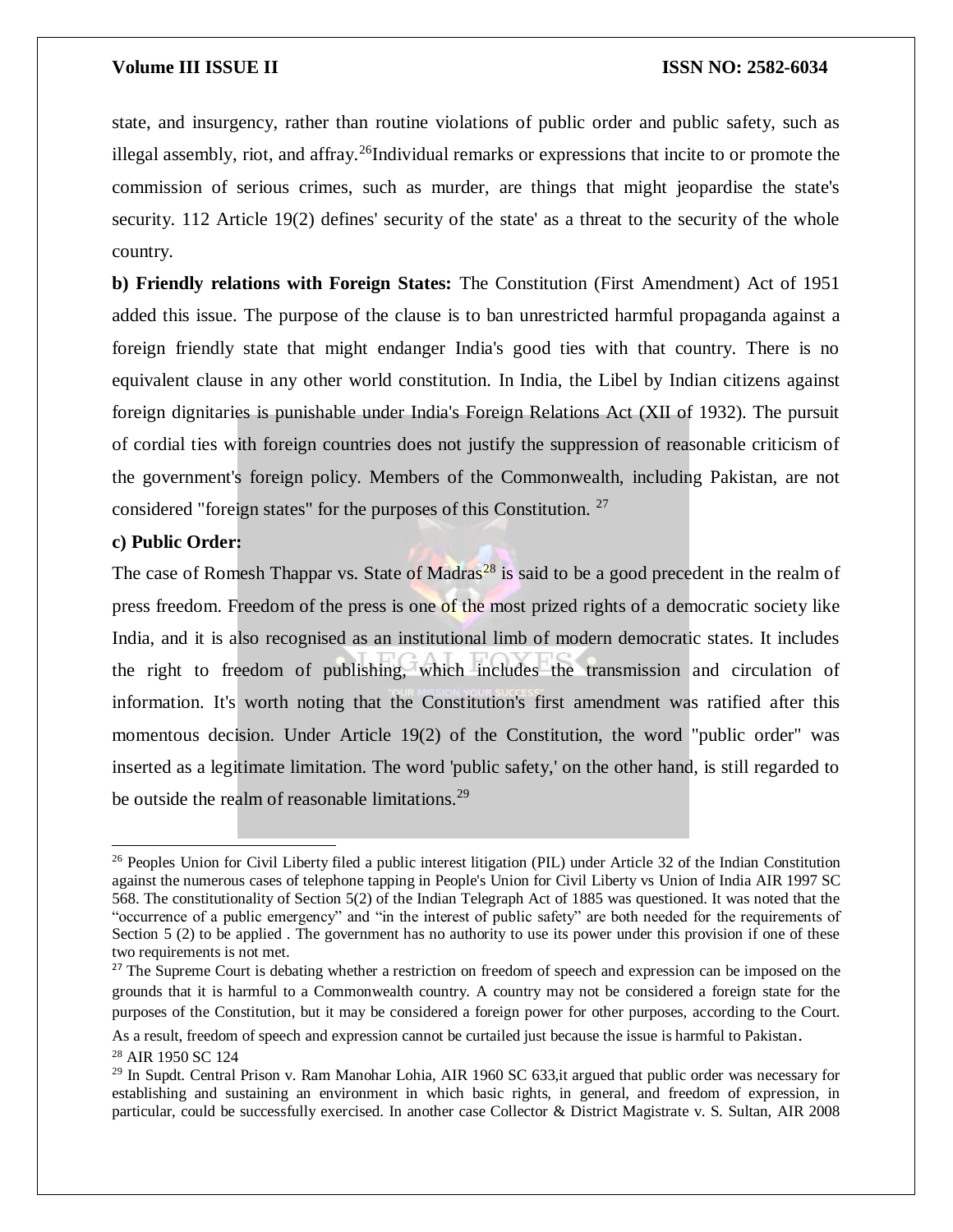Public order entails more than just maintaining the rule of law. The term "public order" connotes public peace, safety, and tranquility.<sup>30</sup> The test for evaluating whether an act impacts law and order or public order is to examine if the act causes disruptions in the community's current of life, resulting in a disturbance of public order, or if it affects just a person, leaving the society's serenity undisturbed.<sup>31</sup> Public order is disrupted by anything that undermines public peace or harmony. Thus, community disturbances and strikes organised solely for the purpose of creating dissatisfaction among workers are considered public order violations. As a result, public order denotes the absence of violence and an orderly condition of affairs in which inhabitants may live in peace. As a result, public order denotes the absence of violence and a peaceful condition of things in which residents may live their everyday lives in peace. As a result, causing internal unrest or revolt would have an impact on public order.<sup>32</sup>

However, just criticising the government does not always result in public disorder.<sup>33</sup>. In its most basic sense, "public safety" refers to the country's defense against foreign attack. The state would have the right under public order to ban propaganda for a state of war with India. The phrase "in the interest of public order" refers not just to statements that are explicitly intended to cause trouble, but also to statements that have the potential to cause disorder.

Thus, a law punishing statements made with the deliberate intent to offend the religious feelings of any group of people is valid since it imposes a restriction on the right to free speech in the interest of public order because such speech or writing has the potential to cause public disorder, even if such activities do not always result in a breach of peace. However, there must be a reasonable and adequate connection or relationship between the restrictions and the achievements of public order .<sup>34</sup>

**d) Decency or Morality**: These are terms of variable content having no fixed meaning for ideas about decency or Morality differs from society to society and from era to period, depending on the moral norms in existence.<sup>35</sup> As a result, the terms "morality" and "decency" have many

 $\overline{a}$ 

SC 2096.Court observed that ,public order is something more than ordinary maintenance of law and order. 'Public order' is synonymous with public peace, safety and tranquility.The test for evaluating if an act impacts law and order or public order is to examine if the act causes disruptions in the community's stream of life, resulting in a disturbance of public order, or if it just affects an individual, leaving the society's tranquillity intact.

<sup>30</sup> Supdt. Central Prison v. Ram Manohar Lohia, AIR 1960 SC 633.

<sup>31</sup> Collector & District Magistrate v. S. Sultan, AIR 2008 SC 2096.

<sup>&</sup>lt;sup>32</sup> Brij Bhushan v. State of Delhi, AIR 1950 SC 129.

<sup>33</sup> Jawali v. State of Mysore, AIR 1966 SC 1387.

<sup>34</sup> Supdt. Central Prison v. Ram Manohar Lohia, AIR 1960 SC 633.

<sup>35</sup> M.P. Jain, "Indian Constitutional Law" Lexis Nexis Butterworths Wadhwa Nagpur, Gurgaon, 2012, p.1109.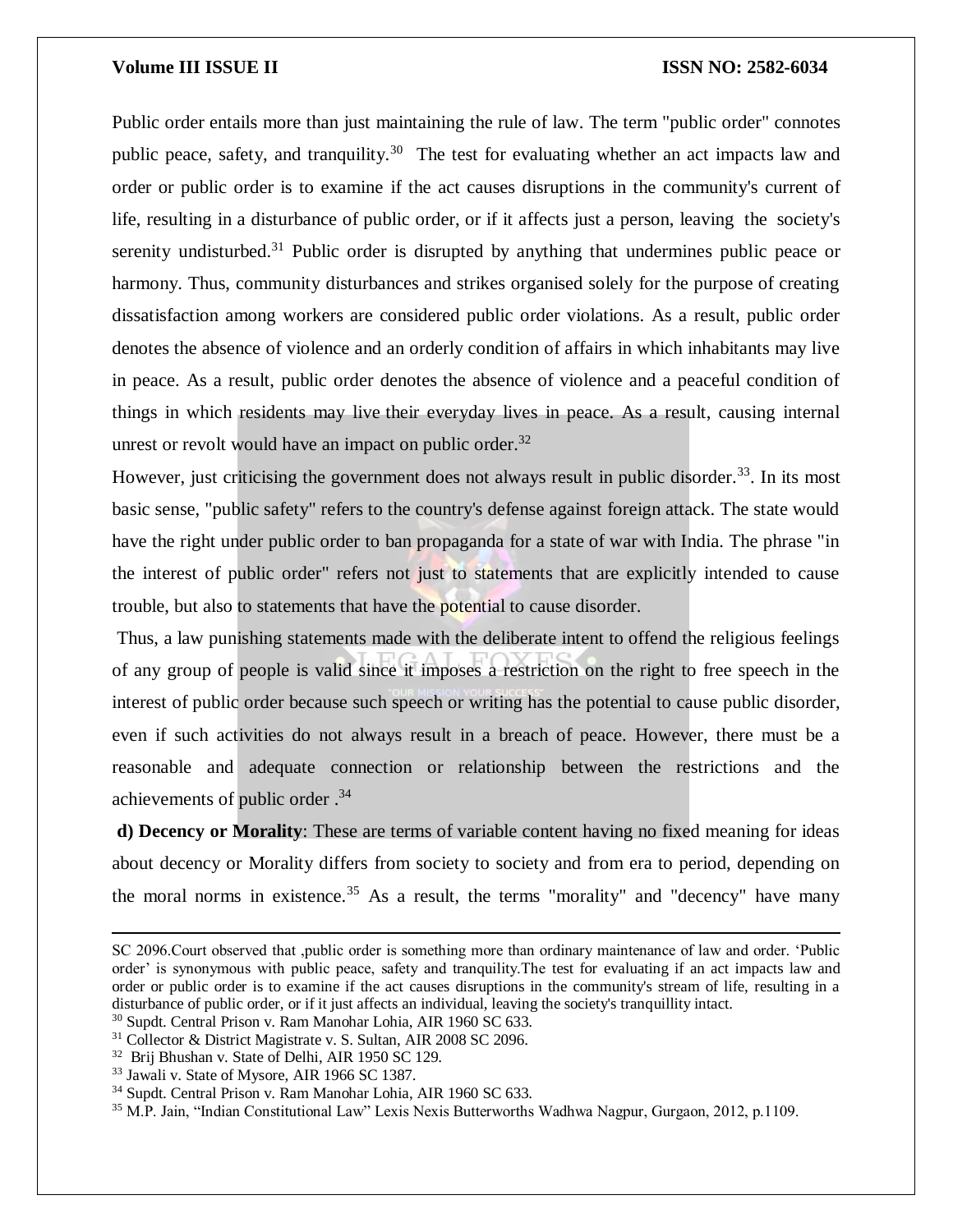different connotations. Sections 292 to 294 of the Indian Penal Code provide examples of limitations on freedom of speech and expression for the purpose of decency or morality. These provisions make it unlawful to sell, distribute, or exhibit filthy language in public places.<sup>36</sup> The Supreme Court determined that the term "decency and morality" does not refer solely to sexual morality.<sup>37</sup>

**e) Contempt of Court**: If a restriction on freedom of speech and expression goes beyond a reasonable and fair limit and amounts to contempt of court, it can be enforced. It cannot be maintained as law that, because of the constitutional guarantee of freedom of speech and expression, no one may be prosecuted for contempt of court for allegedly scandalising or intending to scandalise a court's authority. The Contempt of Courts Act of 1971, Section 2(a), states that "contempt of court" can be either "civil contempt" or "criminal contempt".<sup>38</sup>

**f) Defamation**: Defamation is defined as a remark that damages a person's reputation. A man is defamed when he is subjected to hate, mockery, or contempt. According to Winfield "defamation is the publication of a statement that reflects negatively on a person's reputation and tends to degrade him in the eyes of right-thinking members of society<sup>39</sup>, or leads them to shun or avoid him." Defamation law in India is still uncodified and subject to a number of exceptions. Defamation is defined under Section 499 of the Indian Penal Code, 1860. It distinguishes between slander and libel.

 $\overline{a}$ 

<sup>36</sup> Ranjit Udeshi v. State of Maharashtra, AIR 1965 SC 881.

<sup>37</sup> In Ramesh Y. Prabhoo v. Prabhakar Kashinath Kunte, AIR 1996 SC 1113,and in Knuller(Publishing, Printing and Promotions) Ltd. v. Director of Public Prosecutions, (1972) 2 All ER 898. Also referred in Director General of Doordarshan v. Anand Patwardhan, AIR 2006 SC 3346. The Supreme Court decided that the term "decency and morality" does not refer just to sexual morality. Decency means to convey or say anything in a polite manner. It should not have a negative impact on society's morality. Our constitution has addressed this viewpoint by including decency and morals as a foundation. The term 'morality or decency' have a wide range of meanings. In the sake of decency or morality, sections 292 to 294 of the Indian Penal Code offer examples of limits on freedom of speech and expression. These clauses make it illegal to sell, distribute, or display filthy language, among other things, in public areas. Until recently, there has been no clear definition of what is moral and what is immoral. The morality norm changes throughout time and from location to place.

<sup>&</sup>lt;sup>38</sup> The Supreme Court upheld the verdict of the High Court, finding Mr. Namboodripad guilty of contempt of court in E.M.S. Namboodripad v. T.N. Nambiar(1970) 2 SCC 325; AIR 1970 SC 2015. Contempt proceedings were filed against the Chief Minister of Jammu and Kashmir in M.R. Parashar v. Farooq Abdullah(1984) 2 SCC 343; AIR 1984 SC 615. However, the petition was denied due to a lack of evidence.

<sup>&</sup>lt;sup>39</sup> The publishing, distribution, and sale of "Godman to Tycoon: The Untold Story of Baba Ramdev", a book about yoga guru Ramdev's life, was banned by the Delhi High Court because sections of the book were defamatory (Swami Ramdev vs. Juggernaut Books (CM(M) 556/2018)). Ramdev claimed that the book, authored by Priyanka Pathak Narain and released by Juggernaut Books in July 2017, was an unauthorised biography that contains false and defamatory information, infringing on his constitutional right to privacy and reputation under Article 21.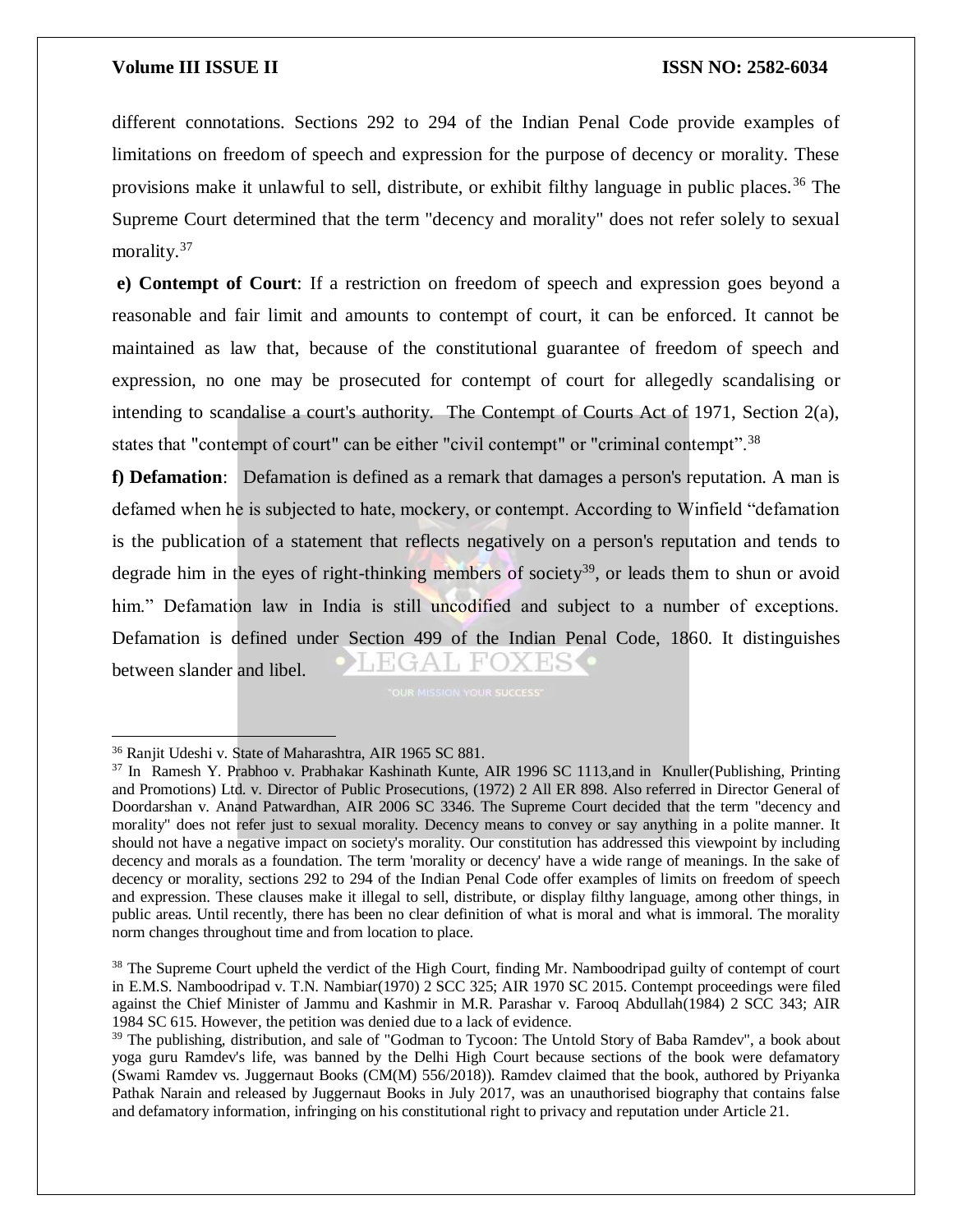$\overline{a}$ 

**g) Incitement to an offence**: The Constitution (First Amendment) Act of 1951 included this ground as well. Obviously, the right to freedom of speech and expression does not include the ability to urge others to commit crimes. Any act or omission deemed criminal by law for the time being in force is classified as an "offence." Incitement to commit a crime is not the same as incitement to violate the law. As a result, Article 19(2) does not always include encouragement to break every civil law.<sup>40</sup>

**h) Sovereignty and Integrity of India:** As part of the sixteenth amendment to the Constitution in 1963, this provision was added to Article 19(2). Maintaining and protecting the nation's sovereignty and integrity is the government's primary responsibility. Any speech or expression that threatens or undermines India's sovereignty and integrity could be limited by reasonable restrictions . Nobody has the authority to break the law in order to jeopardise the country's sovereignty and integrity. <sup>41</sup>

**i) Sedition:** It should be noted that the sedition is not mentioned in clause (2) of Article 19 as one of the grounds on which restrictions on freedom of speech and expression may be imposed. As understood by English law, sedition embraces all those practices whether by words, or writing which are calculated to disturb the tranquility of the State and lead ignorant person to subvert the government. The Supreme Court held that section 124-A of the Indian Penal Code, 1860 was limited to acts involving an intention or a tendency to create disorder or disturbance of law and order or incitement to violence and was not violative of Article 19(1)(a) read with Article 19(2) of the Constitution.<sup>42</sup>

**i) Fundamental Duties:** Article 51A, which defines a citizen's basic obligations, has put further limits on freedom of speech and expression (42nd Amendment in 1976). No one should perform any of the following things in the name of freedom of speech and expression, according to Article 51A:

<sup>&</sup>lt;sup>40</sup> Such a right does not provide an individual or a group of individuals the authority to instigate or encourage another person to commit a crime, or to foment community violence or disruption. Such statements or expressions, which may cause internal problems, are forbidden.

 $41$ Information available at , https://www.probono-india.in/blog-detail.php?id=159

 $42$  The Supreme Court's decision in Kedar Nath Singh vs. State of Bihar (1962) narrowed the scope of sedition law even further. The court had read down Section 124A of the IPC in the case and concluded that its application should be restricted to "acts containing the purpose or tendency to cause unrest or disruption of law and order; or incitement to violence." As a result of the Kedar Nath Singh decision, the 'tendency test' is now required for laying sedition charges on anyone, much alone the media.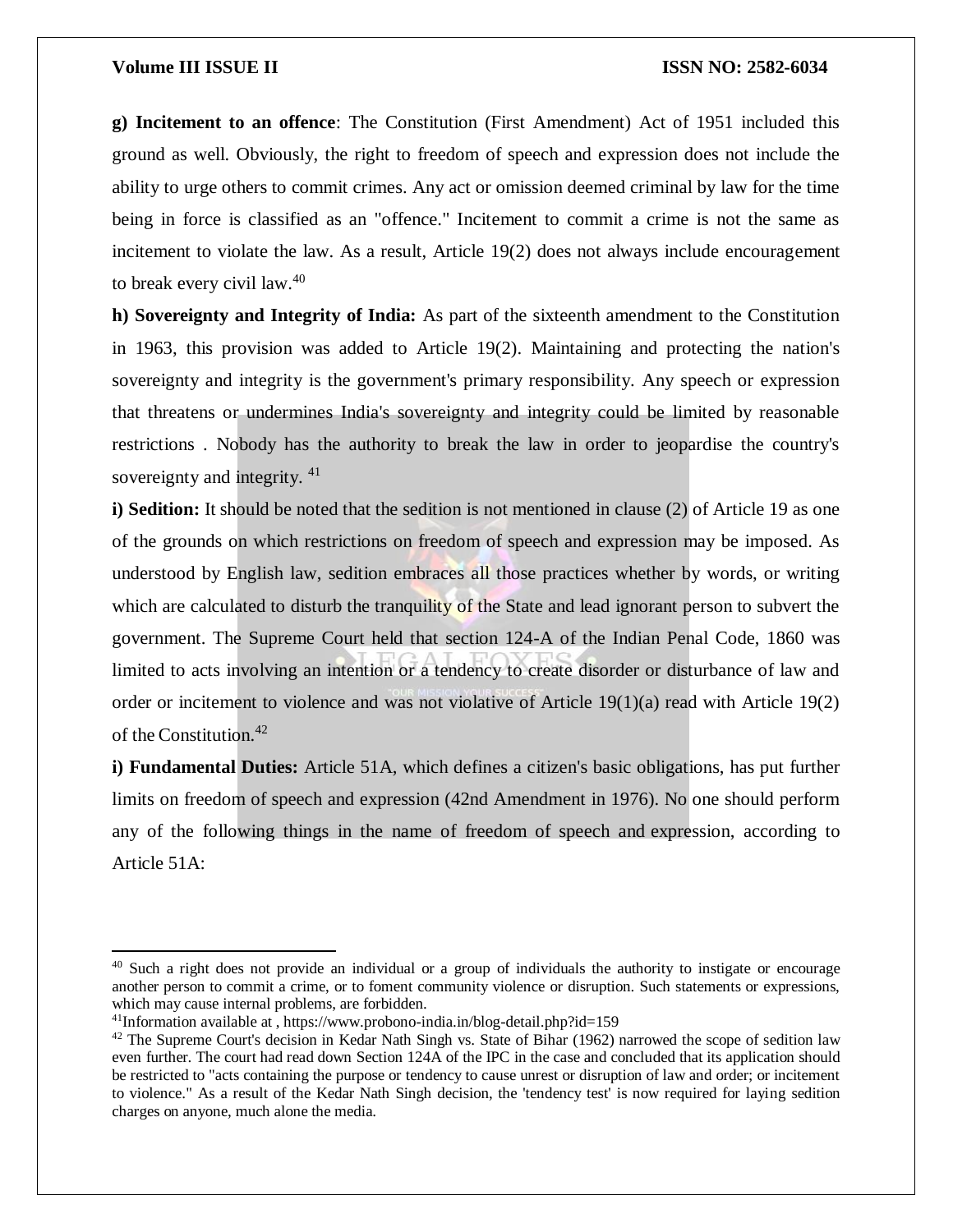$\overline{a}$ 

1. to criticise the constitution, its values and institutions, as well as the National Flag or the National Anthem;

2. to jeopardise India's sovereignty, unity, and integrity;

3. to destroy the spirit of universal brotherhood among all people

to degrade our composite culture's rich heritage.

# **7. FREEDOM OF EXPRESSION AND SOCIAL MEDIA**

Social media consists mostly of web and mobile-based tools for sharing and discussing content. It combines innovation, broadcast communications, and social networking to provide a platform for people to express themselves through words, photos, videos, and music. Electronic and mobile technologies are utilised to turn communication into interactive discussion in online networking.

The Internet and social media have evolved into sophisticated equipment that allow people to exercise their right to free expression and exchange ideas and information. In recent years, there has been an increasing number of people all around the world advocating for change, equity, communication, great responsibility, and respect for human rights. The Internet and Social Media have regularly played a significant role in such developments, enabling people to interact and exchange information in a split second and fostering a sense of community.<sup>43</sup>

# **8. DIGITAL MEDIA ETHICS CODE (2021) TO CONTROLL SOCIAL MEDIA**

The originator of an electronic message is differentiated from an intermediary under this Act. According to the Centre Government intermediaries only deal with third-party content and originators have direct influence over the content that is disseminated." While the Act offers a safe haven for content published by an intermediary, originators are not entitled to any equal protections and are solely responsible for the information they host and/or publish.<sup>44</sup>

**i) Due Diligence by Intermediaries:** Rule 4 of The Information Technology (Intermediary Guidelines and Digital Media Ethics Code) Rules, 2021 discuses on the topic of due diligence

<sup>&</sup>lt;sup>43</sup> The right to freedom of speech and expression is viewed as a fundamental right in the Indian Constitution, regardless of the media in which it is practiced. Furthermore, due to the growing use of the internet and online life as a means of exercising this right, access to this medium has been deemed a basic human right.

<sup>44</sup> Information available at , https://www.hindustantimes.com/india-news/new-it-rules-to-safeguard-digital-spacesays-centre-101626179039300.html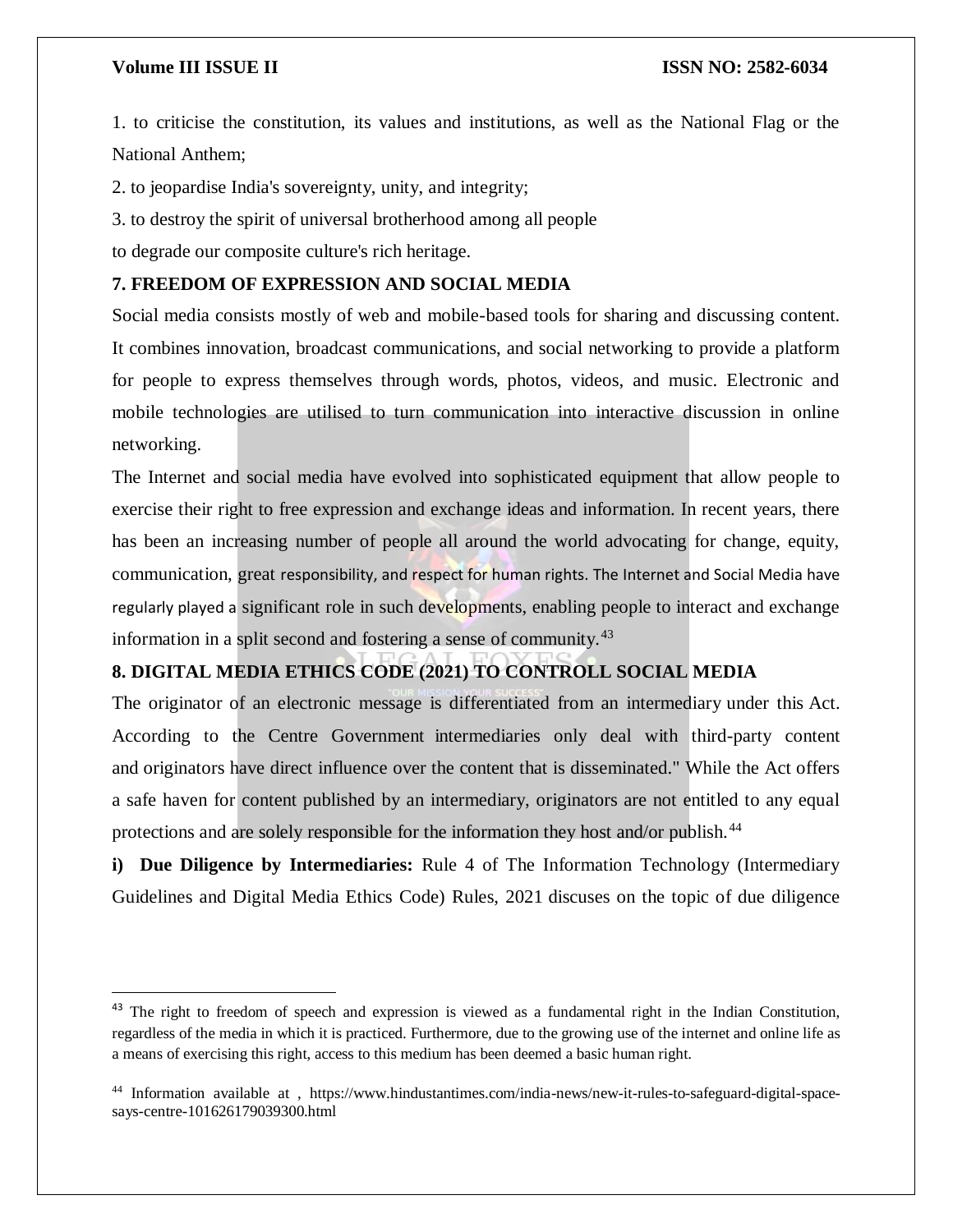$\overline{\phantom{a}}$ 

that the intermediaries must adhere to. It also clarifies the scope of the safe harbour protections outlined in Section 79 of the Information Technology Act of 2000<sup>45</sup>

#### **ii) Intermediaries need to display the privacy policy and use of Personal Data information**

**to its user** : Rule 4 requires the intermediary to clearly display the privacy policy and the use of personal data or information for its users on his website or application, or both (as the case may be).<sup>46</sup> Furthermore, the privacy policy or user agreement should be written in such a way that the user is bound not to host, display, upload, modify, publish, transmit, store, update, or share any information that is contrary to societal rules, unethical, defamatory to the general public, or misleads the general public  $.47\,$  Any information that jeopardises a person's dignity would fall under the scope of this specific clause.

**iii) Notify users not to disseminate any information against unity, integrity and sovereignty of the State :** As per the particular clause, any material that jeopardises the state's unity, integrity, or sovereignty will not be accepted. Furthermore, intermediaries must advise users that if unethical material is communicated, their account will be terminated or the information that is not in compliance with the user agreement or privacy policy will be removed.<sup>48</sup>

**iv) Duty of intermediaries to Remove unethical Information sent on their portal :** The intermediary must also be vigilant in removing any information sent on its portals that is in violation of the above-mentioned provisions, as required by Section 79(3) of the Information Technology Rules, 2000.<sup>49</sup> Furthermore, after deleting such information, the intermediary is required to keep the particular information for an investigative period of one hundred and eighty  $days^{50}$ 

<sup>45</sup> Rule 3 of the Information Technology (Intermediary Guidelines and Digital Media Ethics Code) Rules, 2021. Social media intermediary means "An intermediary that primarily or entirely facilitates online contact between two or more users and allows them to produce, upload, share, distribute, edit, or access content using its services," according to the definition of social media intermediary.

<sup>&</sup>lt;sup>46</sup> Rule 4(1) (a) of The Information Technology (Intermediary Guidelines and Digital Media Ethics Code) Rules, 2021.

<sup>&</sup>lt;sup>47</sup>Rule 4(1) (b) of The Information Technology (Intermediary Guidelines and Digital Media Ethics Code) Rules, 2021.

<sup>&</sup>lt;sup>48</sup> Rule 4(1) (c) of The Information Technology (Intermediary Guidelines and Digital Media Ethics Code) Rules, 2021.

 $49$  Rule  $4(1)$  (d) of The Information Technology (Intermediary Guidelines and Digital Media Ethics Code) Rules, 2021.

<sup>50</sup> Rule 4(1) (g) of The Information Technology (Intermediary Guidelines and Digital Media Ethics Code) Rules, 2021.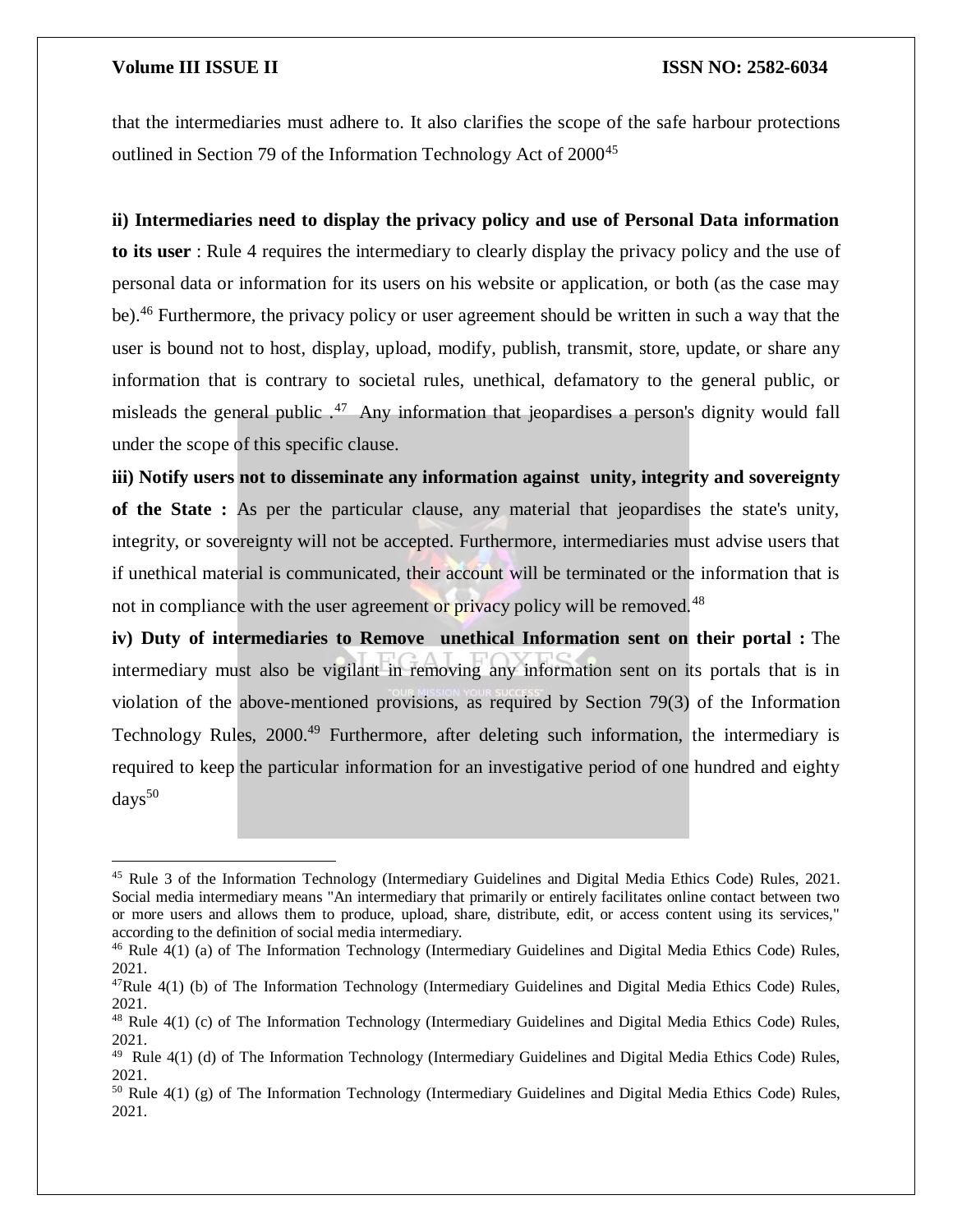$\overline{\phantom{a}}$ 

**v) Give all details of Grievance Redressal Mechanism:** The intermediary must publish the name of the Grievance Officer and his/her contact information on its website or application, or both, as the case may be, as well as a mechanism by which a user or a victim may file a complaint about a violation of Rule 4 or other matters relating to the computer resources made available by it. Furthermore, the Grievance Officer is required to acknowledge the complaint within three working days of receiving it and to resolve it within one month of receiving it.<sup>51</sup>

**vi) Deletion of information portraying person in bad light, obscene acts:** Furthermore, on the complaint of a person, an intermediary is obligated to remove information within twenty-four hours that represents such a person in a negative way, exposes their private parts, or depicts such a person in a sexual act or nudity. A complaint might be submitted by an individual or on his or her behalf in relation to the aforementioned burden.<sup>52</sup>

**vii) Monthly observance Report:** Subsequently, additional due diligence is to be observed by the significant social intermediaries as per the Rule 5 of The Information Technology (Intermediary Guidelines and Digital Media Ethics Code) Rules, 2021. It specifies the responsibilities of the Chief Compliance Officer, the Nodal Contact Person, and the Resident Grievance Officer. It further states that all of these officers must be Indian citizens. A Monthly Compliance Report should be published as a requirement. Details of complaints received and actions performed in response to such complaints, as well as details of materials deleted proactively, should be included in the report. It is critical that such an officer be physically present.<sup>53</sup>

*viii) Identification of first originator***:** Rule 5(2)[17] imposes an extra obligation on major social media intermediaries that provide message services to help law enforcement authorities in identifying and tracking the original source of any disputed or problematic material. This can only be carried out if a competent court or the Competent Authority issues an order under section 69 of the Act. This power can only be used to stop any crime that threatens the state's integrity or

<sup>51</sup> Rule 4(1) (n) of The Information Technology (Intermediary Guidelines and Digital Media Ethics Code) Rules, 2021.

 $52$  Rule 4(1) (p) of The Information Technology (Intermediary Guidelines and Digital Media Ethics Code) Rules, 2021.

<sup>&</sup>lt;sup>53</sup> Rule 5 of The Information Technology (Intermediary Guidelines and Digital Media Ethics Code) Rules, 2021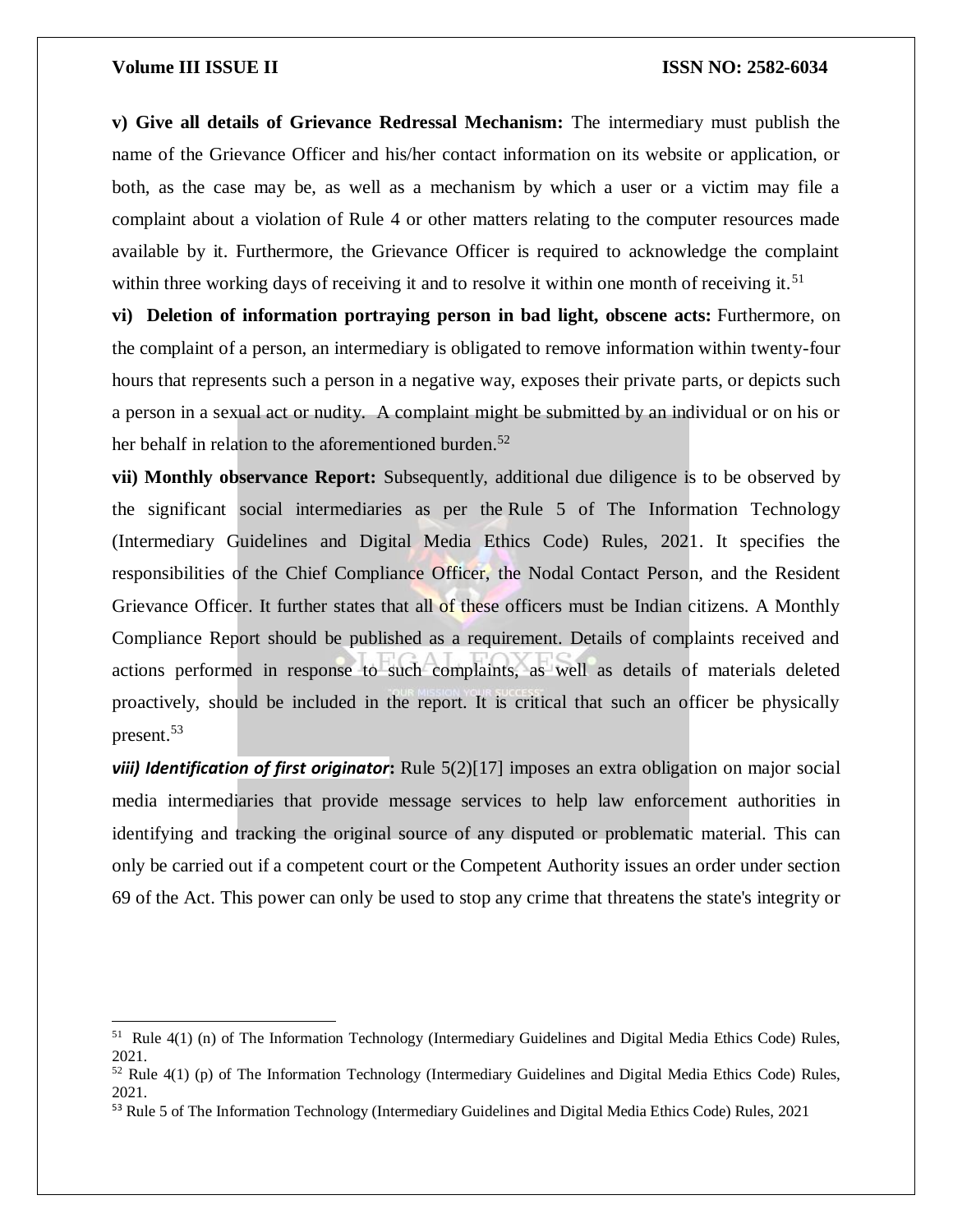security, such as rape, child sexual abuse, or other serious crimes. However, if less intrusive methods are available, this should only be used as a last option. 54

**ix) Voluntary User Verification**: The 'Voluntary User Verification' is one of the new provisions in the IT Rules for 2021. Users who voluntarily desire to verify their accounts will be given with a suitable means for doing so, as well as a verifiable and visible mark of verification. However, there is a raging discussion about whether the entire process of user authentication should be voluntary.

# **x) Publishers of News in Digital Media**

All news and curated content providers must register with the Ministry of Information and Broadcasting, establish a grievance officer, address complaints within 15 days, and publish monthly reports on complaints received.<sup>55</sup>

# *xi) Classification of Age groups and Parental Control*

The IT Rules, 2021 have also endeavored to work upon the aspect of the OTT Platforms (such as Netflix, Amazon Prime and Disney+Hotstar).THhe content showed on OTT platform must be self-classified into five age groups by OTT Platforms. U (Universal), U/A 7+, U/A 13+, U/A 16+, and A (Adults) are the age categories (Adult). The Code of Ethics also states that platforms must adhere to age restrictions, and that individuals under the age of 18 may require parental supervision or locks. One of the most significant features at this time is Automated Censorship, which is mentioned in the Rules.<sup>56</sup>

### **xii) Criticism of new rules**

 $\overline{a}$ 

After a thorough examination of the rules, it can be concluded that the standards established for intermediaries have some flaws that can pose a significant barrier to both companies and individuals. The concept of identifying the message's original sender would defeat different

<sup>&</sup>lt;sup>54</sup> The case of Facebook Inc v. Union of India is now being decided on this issue. 17 The matter was initially filed in the Madras High Court for adjudication. As a result, digital powerhouses like Facebook and YouTube were named as defendants in the case. Because the issue was pending in a handful of other High Courts, including the Bombay High Court and the Madhya Pradesh High Court, Facebook eventually moved the Supreme Court. Facebook/primary WhatsApp's argument was that it employs end-to-end encryption, which makes it difficult to identify a message's source, and that even WhatsApp doesn't have decryption keys, so it doesn't have access to the communications. The Supreme Court is currently adjudicating on the issue of how the intermediaries can trace the originators of a message shared on their respective platforms.

<sup>55</sup> https://www.thehindubusinessline.com/business-laws/gaps-in-digital-media-rules/article35004595.ece

<sup>56</sup> Content would also be categorized on the basis of themes and messages, violence, nudity, sex, profanity, drug and substance misuse, and terror, and would be clearly displayed with a warning for viewer discretion. Information available at https://timesofindia.indiatimes.com/business/india-business/content-on-ott-platforms-will-be-dividedinto-five-age-related-categories/articleshow/81219365.cms